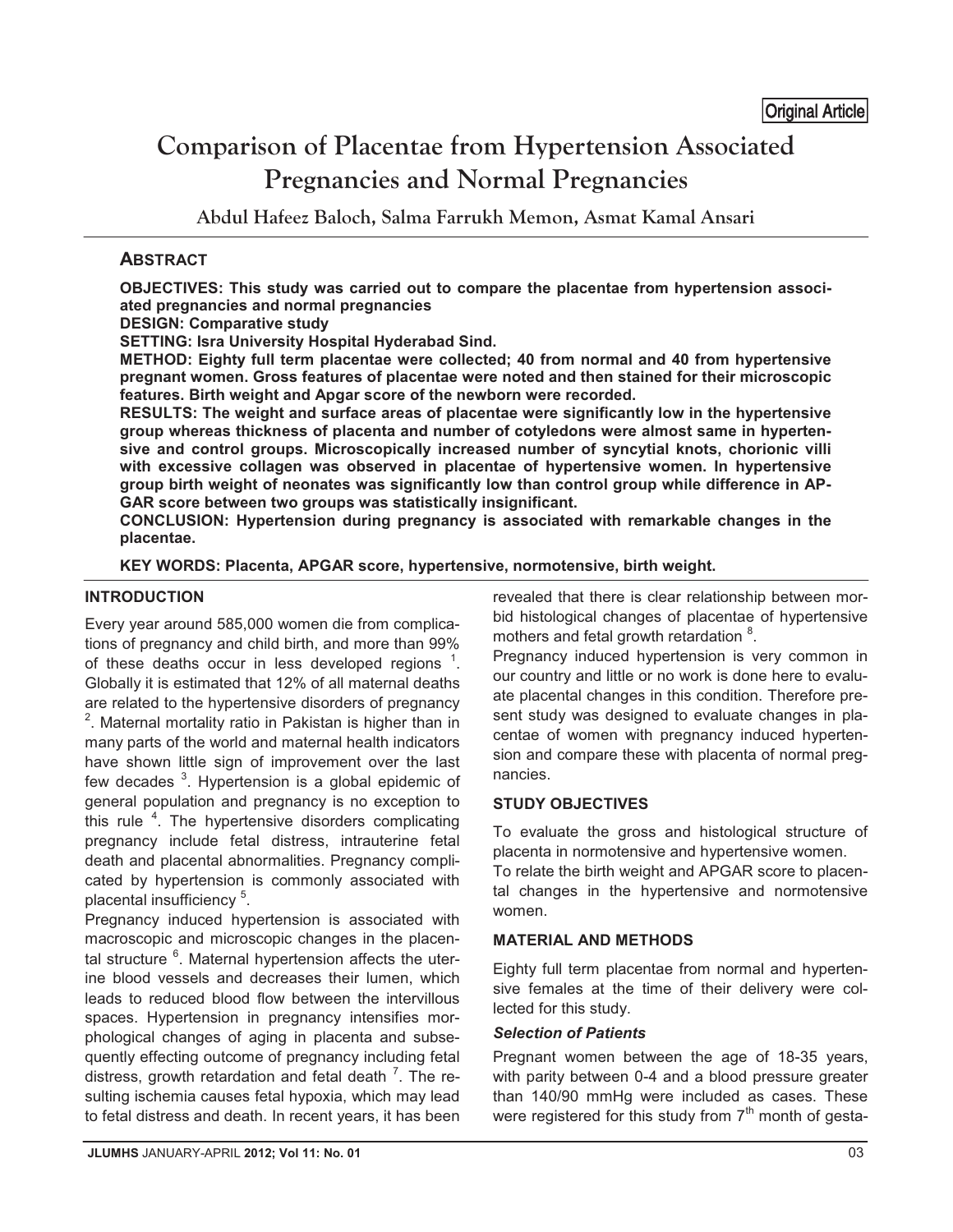tion. Those subjects suffering from renal disease, liver disease, diabetes mellitus, obstetric abnormalities, i.e. abruptio placentae, congestive cardiac failure, twin pregnancy and jaundice were excluded from this study. All placentae obtained were after normal vaginal deliveries or elective C-section.

Written permission was taken from Ethical Committee for Postgraduate Research, Isra University. Objective of the study was explained to the subjects and their informed consent was taken.

#### *Data Collection*

The patients for this study were selected from the department of Obstetrics and Gynecology, Liaquat University of Medical & Health Sciences Jamshoro and Isra University Hospital Hyderabad. Demographic data was recorded for each patient. The clinical examination including blood pressure reading was done in labor room. Soon after delivery, placentae with cord and membranes were collected in jars filled with normal saline, and labeled. These jars were transported to the laboratory where umbilical cords of placentae were cut 4 cm distal to its attachments on the fetal surface, membranes removed, gross features noted and placentae cut, representative section were fixed in formalin. A total number of 80 placentae were collected, 40 from hypertensive pregnant women and 40 from normotensvie pregnant women. After delivery birth weight and Apgar score of neonates were recorded for each case.

The gross feature noted for placentae from each group includes shape, diameter, surface area, weight, cotyledons, central thickness and attachment of umbilical cord. Placentae from both groups were studied microscopically for average number of syncytial knots per unit area, amount of chorionic villous collagen, trophoblastic basement membrane thickness, tissue Processing for Sectioning and Staining.

#### *Paraffin Sections*

Placentae fixed in 10% formalin were processed for routine paraffin embedment. Sections were cut and mounted on clean gelatinized slides, stained with H&E, Mallory's trichrome, and methenamine silver.

#### *Micrometry*

A stage micrometer was used for calibration of ocular micrometer and the counting reticule.

#### *Statistical Analysis*

The statistical significance of the difference between means of various parameters among two groups was evaluated by student "t" test. P value less than 0.05

was taken as significant. Statistical Package for Social Sciences (SPSS) Version 16 was used for analysis of data.

### **RESULTS**

Eighty placentae were studied in this study and these were divided into two equal groups. Group A included the placenta of study group and group B had placentae of control group.

Gross features of placentae are described in **Table I**. The shape of placentae was oval to round in both groups. The diameter, surface area and weight of placentae from Group A (cases) were significantly less from Group B (controls), whereas statistically no significant difference was observed in number of cotyledons and central thickness in both groups. Most of the placentae had central attachment in both groups. The microscopic features including syncytial knots, chorionic villi with excessive collagen and thickness of basement membrane of trophoblast were compared between two groups and the results are shown in **Table II**. The mean number of knots in study group was significantly higher than that in control group.

The mean number of chorionic villi with excessive collagen was significantly higher in study group as compared to the control. Subtrophoblstic basement membrane thickness was higher in placentae of study group as compared to that of in the control group; however, the difference was statistically insignificant.

The mean weight of neonate in study group was significantly less as compared to the neonates of control group. However, there was no significant difference in the mean APGAR score of two groups **(Table III)**.

#### **TABLE I: THE COMPARISON OF GROSS FEATURES OF PLACENTA**

| Variable                                 | Cases<br>$(n=40)$ | Controls<br>$(n=40)$ | P value     |
|------------------------------------------|-------------------|----------------------|-------------|
| Diameter (cm)                            | $15.82 \pm$       | $16.39 \pm$          | ${}_{0.05}$ |
| mean±SD                                  | 0.92              | 1.14                 |             |
| Surface area                             | $179.93 \pm$      | $269.32 \pm$         | ${}_{0.01}$ |
| $\rm  (cm^2)$ mean $\pm$ SD              | 38.45             | 15.87                |             |
| Weight (gm)                              | $307.12 \pm$      | $520.31 \pm$         | ${}_{0.01}$ |
| $mean \pm SD$                            | 49.13             | 39.02                |             |
| Cotyledons num-                          | $16.92 \pm$       | $17.10 \pm$          | > 0.05      |
| ber mean±SD                              | 0.91              | 0.98                 |             |
| <b>Central thickness</b><br>(cm) mean±SD | $2.04 \pm 0.22$   | $2.11 \pm$<br>0.31   | > 0.05      |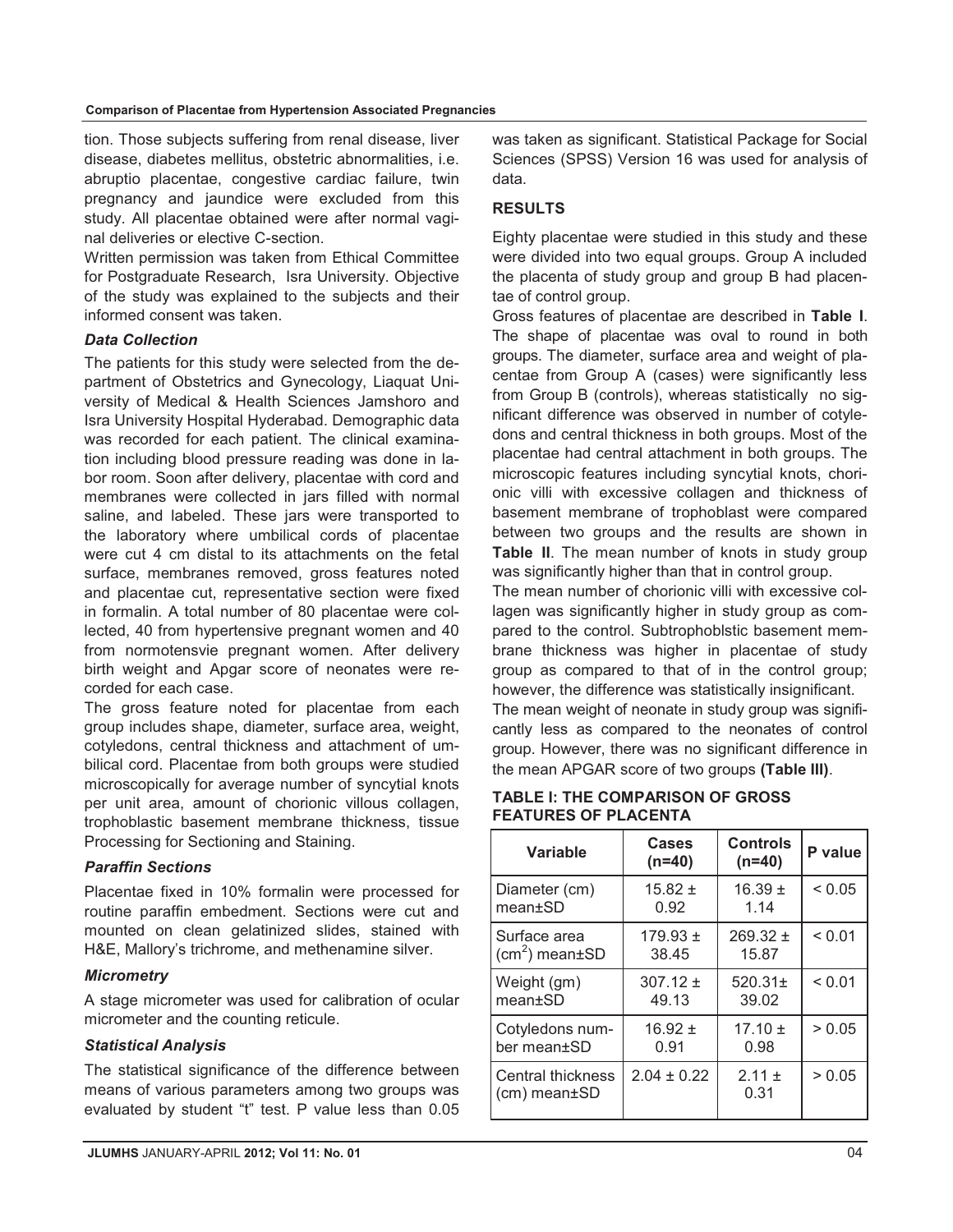| Variable                                                                               | Cases<br>$(n=40)$  | <b>Controls</b><br>$(n=40)$ | P value     |
|----------------------------------------------------------------------------------------|--------------------|-----------------------------|-------------|
| Syncytial<br>knots/0.0625 $mm2$<br>$(mean \pm SD)$                                     | $7.5 + 1.2$        | $6.7 + 1.4$                 | ${}_{0.05}$ |
| Chorionic villi ex-<br>cessive colla-<br>gen /0.0625mm <sup>2</sup><br>$(mean \pm SD)$ | 4.83 $\pm$<br>2 27 | $3.80 \pm$<br>1.50          | ${}_{0.05}$ |

#### **TABLE II: COMPARISON OF MICROSCOPIC FEA-TURES OF PLACENTA**

#### **TABLE III: THE COMPARISON OF WEIGHT & AP-GAR SCORE OF NEWBORN**

| Variable                          | Cases A   Controls<br>$(n=40)$ | $B(n=40)$          | P value     |
|-----------------------------------|--------------------------------|--------------------|-------------|
| Weight (kg)<br>mean±SD            | $2.50 \pm 0.28$                | $2.92 \pm$<br>0.10 | ${}_{0.01}$ |
| Apgar score<br>(5minutes) mean±SD | $6.10 \pm 0.70$                | $6.23 \pm$<br>0.80 | > 0.05      |

# **DISCUSSION**

Present study was carried out to compare the placentae from hypertension associated pregnancies and normal pregnancies. We found significant differences between various parameters of placental morphology and histology between the two groups.

This study reveals that weight and surface area of placentae in study group were lower than the control group. These findings are in agreement with the other studies conducted by various other researchers  $8-10$ . The number of cotyledons and central thickness of placentae in centimeters was almost same in the both groups with no significant difference. These findings are similar to findings in other studies  $11-13$ .

Various authors have reported increase in the incidence of marginal insertion of the umbilical cord and areas of infarction in the placentae of hypertensive females but in this study no significant difference was observed in any of the two groups in this regard  $9,13-15$ . Site of insertion of umbilical cord is genetically and racially determined, Hypertension in pregnancy causes placental hypoxia leading to loss of large number of parenchymal cells, which causes appearance of syncytial knots and synthesis of fibrous tissue in their place. This fibrous tissue is synthesized by fibroblasts of stroma, which are also responsible for subtrophoblastic basement membrane thickness 7,16.

The histology of placentae of hypertensive mothers in this study also showed significant increase in syncytial knots formation, chorionic villi with relatively excessive

collagen and subtrophoblstic basement membrane thickness in comparison to the control group. Identical finding has also been reported by other series on the subject 8,15,17.

Hypertension in pregnancy is one of the major cause of maternal and fetal morbidity and mortality <sup>18</sup>. In developing as well as in developed countries the impact of hypertension in pregnancy is heavy, primarily on the fetus and it results in low birth weights and decreased APGAR score 19.

We found the lower birth weights in infants of mothers who had hypertensive disorders during pregnancy; this is in agreement with other studies  $16,20,21$ .

# **REFERENCES**

- 1. Anorlu RI, Nnamdi C, Odum CU. Risk factors for pre-eclampsia in logos, Nigeria. ANZ Jf Obstet Gynaecol 2005; 45: 78-82.
- 2. Gunnar K, Bjorg EO, Sven GH, Magnar U, and Perberg S. Maternal deaths in developing countries: A preventable tragedy Norsk Epidemiologi. 2005; 15(2): 141-149
- 3. Begum S, Aziz-un-nisa, Begu I. Analysis of Maternal Mortality in a Tertiary Care Hospital to determine causes and Preventable factors. J Ayub Med Coll Abbottabad. 2003; 15: (2): 49-52
- 4. Lodhia SK, Sohailb R, Zamanb C, Tayyab M, Bashird T, Hudson C.N. Save the mothers initiative: the Pakistan –UK collaboration. J Gynecol Obstet 2004;(87):79-87.
- 5. Emery SP. Hypertensive disorders of pregnancy: Overdiagnosis is appropriate. Cleveland Clin J Med 2005: 72 (4): 21-28
- 6. Heazell AE, Moll SJ, Jones CJP, Baker PN, Crocker IP. Formation of Syncytial Knots is increased by Hyperoxia, Hypoxia and Reactive Oxygen Species. Trophoblast Res 2007; 21: 33- 40
- 7. Ashfaque M, Janjua MZ, Channa MA. Effect of gestational diabetes and maternal hypertension on gross morphology of placenta. J Ayub Med Coll 2005:17(1): 44-47.
- 8. Majudar S, Dasgupta H, Bhatacharya K, Bhatacharya A. A study of placenta in normal and hypertensive pregnancies. J Anatomical Soc India. 2005; 54 (2): 1-9.
- 9. Udainia A. Relation between placental surface area, infarction and foetal distress in pregnancy induced hypertension with its clinical relevance. J Anatomical Soc India. 2004: 53(1): 27-30.
- 10. Kalousek DK, Langlosis S. The effects of placental and somatic chromosomal mosaicism on foetal growth. In: Ward RHT, Smith SK, Donnai (editors), Early foetal growth and development,